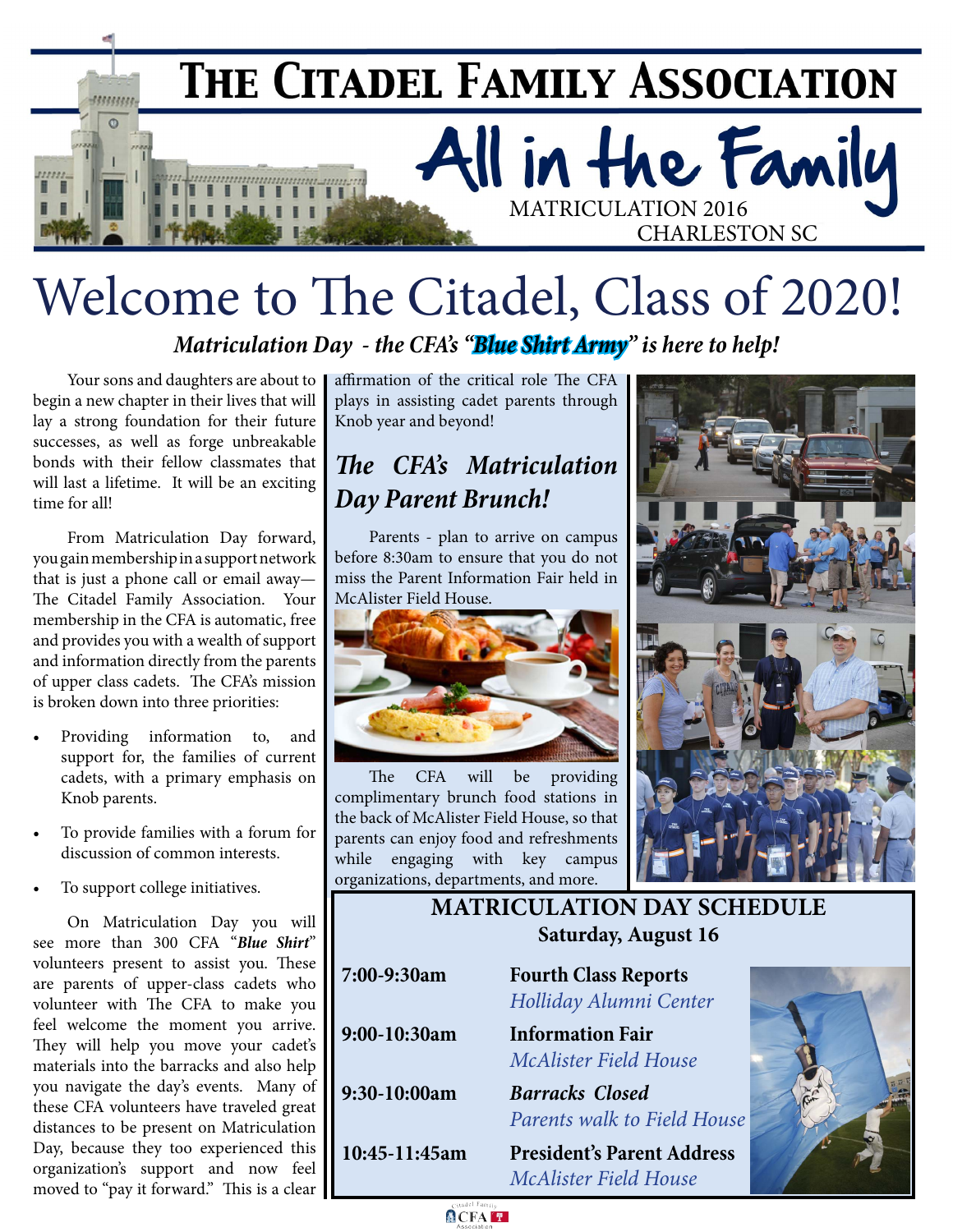## **CFA BATTALION AND COMPANY REPRESENTATIVES 2016-17**

| <b>Company</b>         | Name                              | <b>Cadet Class</b> | <b>Telephone</b>                      |
|------------------------|-----------------------------------|--------------------|---------------------------------------|
| <b>1st Battalion</b>   | <b>Cindy Riley</b>                | 2017               | 843-635-1647                          |
| Alpha                  | <b>Jennifer Rentz</b>             | 2018               | 843-597-4292                          |
|                        | Jeff & Sherri Auten               | 2019               | 864-459-0611                          |
|                        | <b>Annette &amp; Dwight Mixon</b> | 2019               | 843-696-1442                          |
| <b>Bravo</b>           | <b>Janet Winch</b>                | 2017               | c#843-810-9338 o#843-792-8217         |
|                        | <b>Cindy Gibbs</b>                | 2019               | 864-271-8750                          |
|                        | Jim & Stephanie Boyd              | 2019               | 864-230-4028                          |
| Charlie                | <b>Kim and Millard DeVore</b>     | 2017               | 864-276-6302                          |
|                        | <b>Jim and Annette Minninger</b>  | 2018               | J:864-838-6154 or A:601-506-8083      |
|                        | <b>Gregg &amp; Leslie Serpas</b>  | 2019               | 803-438-4278                          |
| Delta                  | Christiana Turner                 | 2018               | c#912-308-0102 h#912-898-1810         |
|                        | Paul & Robin Cobb                 | 2019               | P's#864-538-3052 R's#864-992-3209     |
| 2nd Battalion          | <b>Dori Breeden</b>               | 2017               | 704-804-0967                          |
| <b>Regimental Band</b> | <b>Chenay Clark</b>               | 2017               | 201-657-8122                          |
|                        | Cynthia Dils                      | 2017               | 850-450-8111                          |
|                        | <b>Bernadette Coppola</b>         | 2019               | 203-913-3444                          |
| Echo                   | Tom and Boyce Wharton             | 2017               | 864.590.3399                          |
|                        | Daun Goins                        | 2018               | 864-561-7692                          |
|                        | Pamela & Mike Murray              | 2019               | P's#842-442-8414 M's#842-442-3411     |
| F-Troop                | <b>Bill and Paula Williams</b>    | 2017               | 912-690-1366                          |
|                        | Kimberly Anderson-Felga           | 2018               | c#703-928-8600 or h#703-931-0897      |
|                        | <b>Andrea Thomason</b>            | 2018               | 864-556-2481                          |
| Golf                   | Vicki Bourckel                    | 2017               | c#443-690-0905 or h#410-661-9351      |
|                        | <b>Karen Trone</b>                | 2017               | 864-525-7797                          |
|                        | Kathy & Jose Rodriguez            | 2019               | K's#: 704-740-5315 J's#: 704-740-5293 |
| Hotel                  | John & Pamela Hoyt                | 2017               | J#864-9791224 P#864-423-2894          |
|                        | <b>Cindy Rickenbaker</b>          | 2017               | 843-901-7502                          |
|                        | Cliff Kent                        | 2019               | 423-517-0284                          |

*All names are email-linked on the CFA's website - visit here:<www.citadelfamilyassociation.com>*

#### **2016 - 2017 CITADEL FAMILY ASSOCIATION BOARD OF DIRECTORS**

#### **CHAIR**

**Jeannine Rodgers, ('17)** 864-421-7218 [jrodgers.cfa@gmail.com](mailto:jrodgers.cfa@gmail.com)

**VICE-CHAIR Kimberly Montanari, ('18)** 864-963-4848 kmontanari@frontier.com

**COMMUNICATIONS CHAIR Ellen Mitchell, ('18)** 864-363-3867 [emitchell.cfa@gmail.com](mailto:emitchell.cfa@gmail.com)

#### **VOLUNTEERS CHAIR Lisa Hartzog, ('18)**

803-300-2790 L[hartzog.cfa@gmail.com](mailto:Lhartzog.cfa@gmail.com) **SECRETARY Mary Dinda, ('18)** 717-377-6043 [marydinda02@gmail.com](mailto:marydinda02@gmail.com)

**CFA LIAISON OFFICER**

Shamus Gillen, '96 843-953-4830 [gillens@citadel.edu](mailto:gillens@citadel.edu)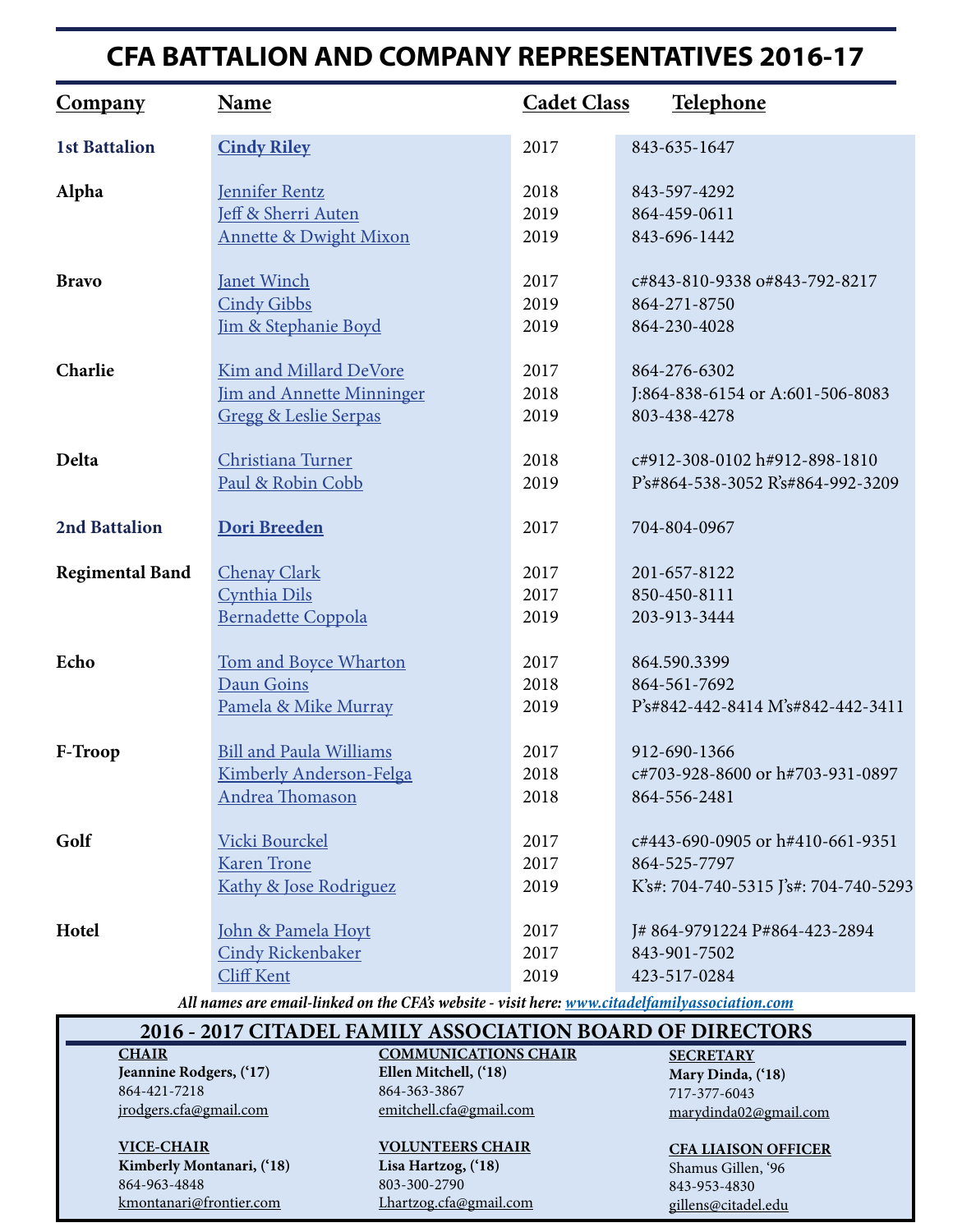## **CFA BATTALION AND COMPANY REPRESENTATIVES 2016-17**

| 3rd Battalion           | <b>Mike &amp; Stacey Massengale</b> | 2017 | 864-907-3482                        |
|-------------------------|-------------------------------------|------|-------------------------------------|
| India                   | Susanne Carminucci                  | 2018 | 914-424-9592                        |
|                         | <b>George &amp; Gay McLeod</b>      | 2019 | 843-697-4617                        |
|                         | Kathi Lee                           | 2019 | 843-240-0306                        |
| Kilo                    | Judith Ann Faile                    | 2017 | 864-608-2983                        |
|                         | Elizabeth Vaughn Lanford            | 2017 | 864-380-6595                        |
|                         | <b>Kimmy Richardson</b>             | 2019 | 910-978-4570                        |
| Lima                    | Karen Bedenbaugh                    | 2017 | 704-678-5807                        |
|                         | <b>Rob Poppert</b>                  | 2018 | 757-636-4620                        |
|                         | Monica Felt                         | 2019 | 864-525-5770                        |
| Mike                    | Maria Faulkner                      | 2017 | 843-287-1782                        |
|                         | <b>Kristin Brady</b>                | 2018 | c#864-908-7200 or h#864-268-1562    |
|                         | <b>Frank Rizer</b>                  | 2019 | 803-664-0847                        |
| <b>4th Battalion</b>    | <b>Ashley Dill</b>                  | 2019 | 864-915-8416                        |
| November                | Danny & Lisa Brown                  | 2017 | 843-901-1601                        |
|                         | <b>Kim Templet</b>                  | 2018 | 404-273-1213                        |
|                         | Maria Webster                       | 2018 | 425-359-6277                        |
| Oscar                   | Deb Bednar                          | 2017 | 412-377-6607                        |
|                         | <b>Eddie and Susie Joyner</b>       | 2018 | E:803-840-5148 or S:803-840-5147    |
|                         | Chris & Jody Kardohely              | 2019 | C's# 843 441 1556 K's# 843 441 0312 |
| Romeo                   | Debbie Patrick                      | 2018 | 757-642-3444                        |
| <b>Tango</b>            | <b>Cheryl Young</b>                 | 2017 | 843-222-4779                        |
|                         | Denisse Spade                       | 2017 | 864-350-5940                        |
|                         | <b>Lynn Hayes</b>                   | 2016 | 828-638-1174                        |
| <b>5th Battalion</b>    | <b>Kelly Parrish</b>                | 2017 | 321-759-3745                        |
| Papa                    | <b>Margarett Ellison</b>            | 2017 | 404-406-6688                        |
|                         | <b>Stacy Bergert</b>                | 2018 | 571-263-3315                        |
|                         | Sandi & Andi Reeves                 | 2019 | 843-518-2423                        |
| <b>Palmetto Battery</b> | <b>Terry Murphy</b>                 | 2017 | 843-270-9127                        |
|                         | Ralph and Suzanne Miller            | 2018 | 404-275-9232                        |
|                         | Rick & Kathy Pugh                   | 2019 | 803-817-3843                        |
| Sierra                  | Diana Gasparro                      | 2017 | 704-779-7965                        |
|                         | Pam Wall                            | 2018 | 864-963-1806                        |
|                         | <b>Julie Forster</b>                | 2019 | 812-240-1147                        |
| <b>Victor</b>           | Barbara Rhea Hoke                   | 2018 | 803-549-7022                        |
|                         | <b>Lisa Phelps Hughes</b>           | 2019 | 404-309-9870                        |
|                         | Debra Dean Romero                   | 2019 | 803-349-6791                        |